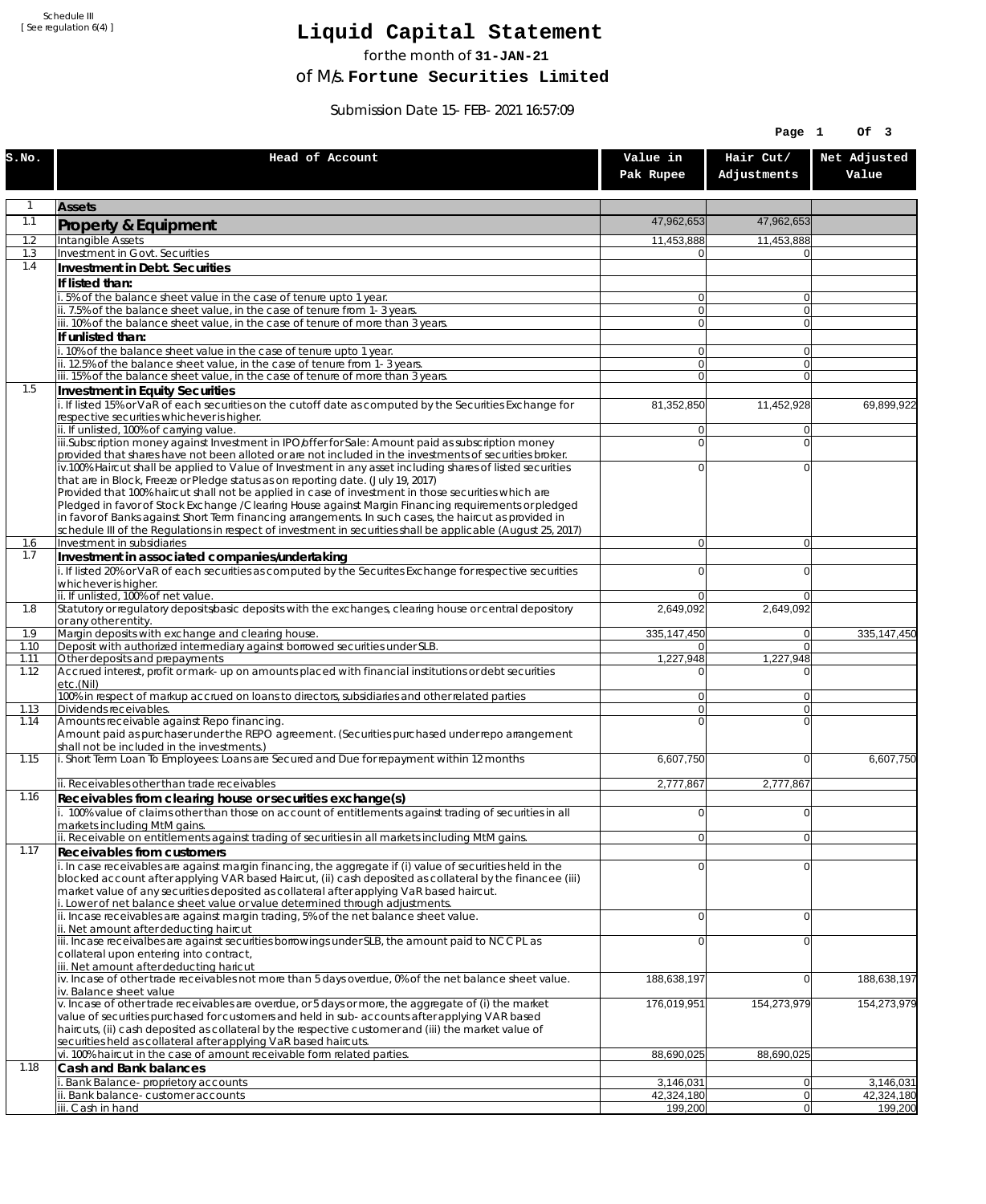Schedule III [ See regulation 6(4) ]

## **Liquid Capital Statement**

for the month of **31-JAN-21**

of M/s. **Fortune Securities Limited**

Submission Date 15-FEB-2021 16:57:09

|       |                                                                                                                                                                                                                                                                                                                                                                                                                                                                                                                                                                                                                                                                          |                        | Page 2                        | Of 3                   |
|-------|--------------------------------------------------------------------------------------------------------------------------------------------------------------------------------------------------------------------------------------------------------------------------------------------------------------------------------------------------------------------------------------------------------------------------------------------------------------------------------------------------------------------------------------------------------------------------------------------------------------------------------------------------------------------------|------------------------|-------------------------------|------------------------|
| S.NO. | Head of Account                                                                                                                                                                                                                                                                                                                                                                                                                                                                                                                                                                                                                                                          | Value in<br>Pak Rupee  | Hair Cut/<br>Adjustments      | Net Adjusted<br>Value  |
| 1.19  | <b>Total Assets</b>                                                                                                                                                                                                                                                                                                                                                                                                                                                                                                                                                                                                                                                      | 988,197,082            | 320,488,380                   | 800,236,709            |
| 2     | Liabilities                                                                                                                                                                                                                                                                                                                                                                                                                                                                                                                                                                                                                                                              |                        |                               |                        |
| 2.1   | Trade Payables                                                                                                                                                                                                                                                                                                                                                                                                                                                                                                                                                                                                                                                           |                        |                               |                        |
|       | i. Payable to exchanges and clearing house<br>ii. Payable against leveraged market products                                                                                                                                                                                                                                                                                                                                                                                                                                                                                                                                                                              | 245,126,808<br>0       | 0<br>$\mathbf{0}$             | 245,126,808            |
|       | iii. Payable to customers                                                                                                                                                                                                                                                                                                                                                                                                                                                                                                                                                                                                                                                | 294,420,759            | 0                             | 294,420,759            |
| 2.2   | <b>Current Liabilities</b>                                                                                                                                                                                                                                                                                                                                                                                                                                                                                                                                                                                                                                               |                        |                               |                        |
|       | i. Statutory and regulatory dues<br>ii. Accruals and other payables                                                                                                                                                                                                                                                                                                                                                                                                                                                                                                                                                                                                      | 3.786.897<br>4.203.389 | 0<br>$\mathbf{0}$             | 3,786,897<br>4,203,389 |
|       | iii. Short-term borrowings                                                                                                                                                                                                                                                                                                                                                                                                                                                                                                                                                                                                                                               | 203,501,758            | $\mathbf 0$                   | 203,501,758            |
|       | iv. Current portion of subordinated loans                                                                                                                                                                                                                                                                                                                                                                                                                                                                                                                                                                                                                                | 0                      | $\mathbf 0$                   |                        |
|       | v. Current portion of long term liabilities<br>vi. Deferred Liabilities                                                                                                                                                                                                                                                                                                                                                                                                                                                                                                                                                                                                  | 1,465,673<br>0         | $\overline{0}$<br>$\mathbf 0$ | 1,465,673              |
|       | vii. Provision for bad debts                                                                                                                                                                                                                                                                                                                                                                                                                                                                                                                                                                                                                                             | $\overline{0}$         | $\mathbf{0}$                  |                        |
|       | viii. Provision for taxation<br>ix. Other liabilities as per accounting principles and included in the financial statements                                                                                                                                                                                                                                                                                                                                                                                                                                                                                                                                              | $\Omega$<br>2,032,405  | 0<br>$\mathbf{0}$             | 2,032,405              |
| 2.3   | <b>Non-Current Liabilities</b>                                                                                                                                                                                                                                                                                                                                                                                                                                                                                                                                                                                                                                           |                        |                               |                        |
|       | i. Long-Term financing<br>a. Long-Term financing obtained from financial instituion: Long term portion of financing obtained from                                                                                                                                                                                                                                                                                                                                                                                                                                                                                                                                        |                        |                               |                        |
|       | a financial institution including amount due against finance lease                                                                                                                                                                                                                                                                                                                                                                                                                                                                                                                                                                                                       | 2,852,061              | 2,852,061                     |                        |
|       | b. Other long-term financing<br>ii. Staff retirement benefits                                                                                                                                                                                                                                                                                                                                                                                                                                                                                                                                                                                                            | 0<br>$\overline{0}$    | $\overline{0}$<br>0           |                        |
|       | iii. Advance against shares for Increase in Capital of Securities broker: 100% haircut may be allowed in                                                                                                                                                                                                                                                                                                                                                                                                                                                                                                                                                                 | $\Omega$               | $\Omega$                      |                        |
|       | respect of advance against shares if:<br>a. The existing authorized share capital allows the proposed enhanced share capital                                                                                                                                                                                                                                                                                                                                                                                                                                                                                                                                             |                        |                               |                        |
|       | b. Boad of Directors of the company has approved the increase in capital                                                                                                                                                                                                                                                                                                                                                                                                                                                                                                                                                                                                 |                        |                               |                        |
|       | c. Relevant Regulatory approvals have been obtained                                                                                                                                                                                                                                                                                                                                                                                                                                                                                                                                                                                                                      |                        |                               |                        |
|       | d. There is no unreasonable delay in issue of shares against advance and all regulatory requirements<br>relating to the increase in paid up capital have been completed.                                                                                                                                                                                                                                                                                                                                                                                                                                                                                                 |                        |                               |                        |
|       | e. Auditor is satisfied that such advance is against the increase of capital.                                                                                                                                                                                                                                                                                                                                                                                                                                                                                                                                                                                            |                        |                               |                        |
| 2.4   | iv. Other liabilities as per accounting principles and included in the financial statements<br><b>Subordinated Loans</b>                                                                                                                                                                                                                                                                                                                                                                                                                                                                                                                                                 | 0                      | $\overline{0}$                |                        |
|       | i. 100% of Subordinated loans which fulfill the conditions specified by SECP are allowed to be deducted:<br>The Schedule III provides that 100% haircut will be allowed against subordinated Loans which fulfill the<br>conditions specified by SECP. In this regard, following conditions are specified:<br>a. Loan agreement must be executed on stamp paper and must clearly reflect the amount to be repaid<br>after 12 months of reporting period<br>b. No haircut will be allowed against short term portion which is repayable within next 12 months.<br>c. In case of early repayment of loan, adjustment shall be made to the Liquid Capital and revised Liquid | 0                      | 0                             |                        |
|       | Capital statement must be submitted to exchange.<br>ii. Subordinated loans which do not fulfill the conditions specified by SECP                                                                                                                                                                                                                                                                                                                                                                                                                                                                                                                                         | 0                      | 0                             |                        |
| 2.5   | <b>Total Liabilites</b>                                                                                                                                                                                                                                                                                                                                                                                                                                                                                                                                                                                                                                                  | 757,389,750            | 2,852,061                     | 754,537,689            |
| 3     | Ranking Liabilities Relating to:                                                                                                                                                                                                                                                                                                                                                                                                                                                                                                                                                                                                                                         |                        |                               |                        |
| 3.1   | Concentration in Margin Financing                                                                                                                                                                                                                                                                                                                                                                                                                                                                                                                                                                                                                                        |                        |                               |                        |
|       | The amount calculated client-to- client basis by which any amount receivable from any of the                                                                                                                                                                                                                                                                                                                                                                                                                                                                                                                                                                             | ΩI                     | $\Omega$                      |                        |
| 3.2   | financees exceed 10% of the aggregate of amounts receivable from total financees.<br>Concentration in securites lending and borrowing                                                                                                                                                                                                                                                                                                                                                                                                                                                                                                                                    |                        |                               |                        |
|       | The amount by which the aggregate of:                                                                                                                                                                                                                                                                                                                                                                                                                                                                                                                                                                                                                                    | $\Omega$               | 0                             |                        |
|       | (i) Amount deposited by the borrower with NCCPL                                                                                                                                                                                                                                                                                                                                                                                                                                                                                                                                                                                                                          |                        |                               |                        |
|       | (Ii) Cash margins paid and<br>(iii) The market value of securities pledged as margins exceed the 110% of the market value of shares                                                                                                                                                                                                                                                                                                                                                                                                                                                                                                                                      |                        |                               |                        |
|       | borrowed                                                                                                                                                                                                                                                                                                                                                                                                                                                                                                                                                                                                                                                                 |                        |                               |                        |
| 3.3   | Net underwriting Commitments                                                                                                                                                                                                                                                                                                                                                                                                                                                                                                                                                                                                                                             |                        |                               |                        |
|       | (a) in the case of right issuse : if the market value of securites is less than or equal to the subscription<br>price; the aggregate of:<br>(i) the 50% of Haircut multiplied by the underwriting commitments and<br>(ii) the value by which the underwriting commitments exceeds the market price of the securities.<br>In the case of rights issuse where the market price of securities is greater than the subscription price, 5% of<br>the Haircut multiplied by the net underwriting                                                                                                                                                                               | 0                      | 0                             |                        |
|       | (b) in any other case : 12.5% of the net underwriting commitments                                                                                                                                                                                                                                                                                                                                                                                                                                                                                                                                                                                                        | 0                      | $\mathbf 0$                   |                        |
| 3.4   | Negative equity of subsidiary<br>The amount by which the total assets of the subsidiary (excluding any amount due from the subsidiary)                                                                                                                                                                                                                                                                                                                                                                                                                                                                                                                                   |                        |                               |                        |
|       | exceed the total liabilities of the subsidiary                                                                                                                                                                                                                                                                                                                                                                                                                                                                                                                                                                                                                           | $\overline{0}$         | 0                             |                        |
| 3.5   | Foreign exchange agreements and foreign currency positions                                                                                                                                                                                                                                                                                                                                                                                                                                                                                                                                                                                                               |                        |                               |                        |
|       | 5% of the net position in foreign currency. Net position in foreign currency means the difference of total<br>assets denominated in foreign cuurency less total liabilities denominated in foreign currency                                                                                                                                                                                                                                                                                                                                                                                                                                                              | $\mathbf 0$            | 0                             |                        |
| 3.6   | Amount Payable under REPO                                                                                                                                                                                                                                                                                                                                                                                                                                                                                                                                                                                                                                                | ٥l                     | $\overline{0}$                |                        |
| 3.7   | Repo adjustment                                                                                                                                                                                                                                                                                                                                                                                                                                                                                                                                                                                                                                                          |                        |                               |                        |